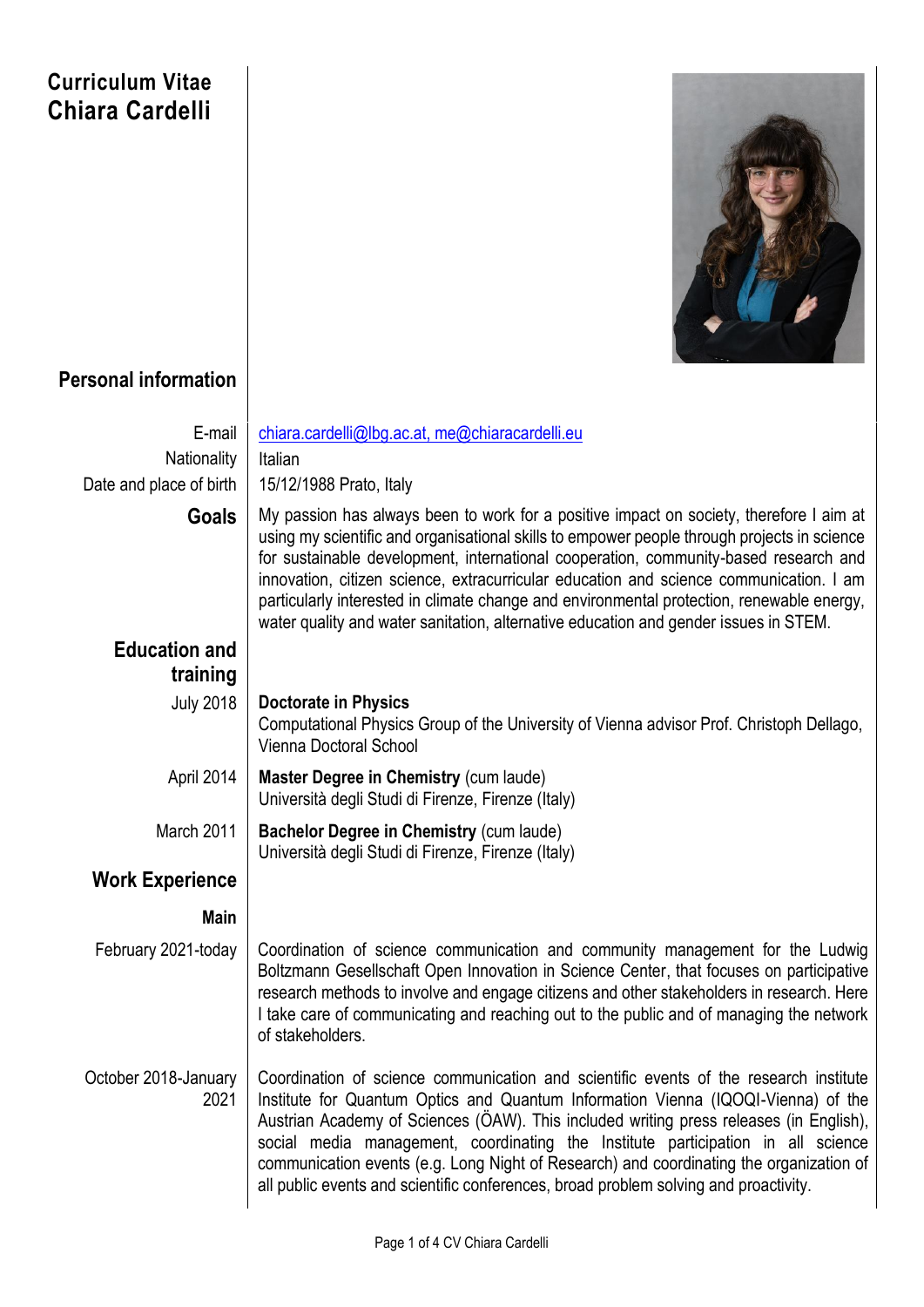| February 2020-today                        | Founder of the association I.N.S.Ide. - International Network for Sustainable Ideas, for<br>science communication and education, connection between science and society,<br>sustainable development and SDGs. We plan to work in two directions: on the one hand, to<br>build a network connecting academia with the non-profit and private sectors; on the other<br>hand, to support education, critical thinking and the improvement of learning outcomes,<br>especially for marginalized or discriminated groups of people. |
|--------------------------------------------|--------------------------------------------------------------------------------------------------------------------------------------------------------------------------------------------------------------------------------------------------------------------------------------------------------------------------------------------------------------------------------------------------------------------------------------------------------------------------------------------------------------------------------|
| November 2018-February                     | Scientific consulting and networking, concept developing, grant writing and platform testing<br>for Science Map, an online scientific exchange knowledge platform                                                                                                                                                                                                                                                                                                                                                              |
| 2020<br>2015-today                         | Project manager in the NGO Sunshine4Palestine (sustainable development, solar energy,<br>science education, water quality). Design, coordination and monitoring of the scientific<br>education project "Science4People" in the West Bank (Palestine), that empowers female<br>STEM students to coordinate a self-sustained science communication program in local<br>schools.                                                                                                                                                  |
| October 2014-April 2018<br><b>Projects</b> | Researcher in Computational Physics at the Computational Physics Group of the University<br>of Vienna, funded by FWF.                                                                                                                                                                                                                                                                                                                                                                                                          |
| December 2020-today                        | Design and planning of the Citizen Science project CS-WatQ for water quality monitoring in<br>Palestine (not funded yet).                                                                                                                                                                                                                                                                                                                                                                                                      |
| March-May 2020                             | Ideas out of isolation: an Italian web platform to collect reflections that the particular<br>experience of the COVID-19 pandemic suggests us from human, social, economic and<br>political points of view.                                                                                                                                                                                                                                                                                                                    |
| February-August 2018                       | Design and coordination with Sunshine4Palestine and the European Physical Society of the<br>project "Bethlehem Science Fair - a crossroad for development", including a science fair,<br>university workshops and a training for building solar lamps in refugee camps.                                                                                                                                                                                                                                                        |
| April 2018                                 | Creation and coordination with the UNESCO center ICTP Trieste of a 2-weeks training on<br>3D printing for Palestinian female STEM students.                                                                                                                                                                                                                                                                                                                                                                                    |
| January 2018                               | Design and planning with the research cluster "Waternet" (University of Rome3) of the<br>international cooperation project "Smart Technologies for End users Participation in<br>maximizing water efficiency in MED countries" on water quality monitoring and education in<br>Palestine (not funded yet).                                                                                                                                                                                                                     |
| 2015-2016                                  | Noether<br>network"<br>Founder of the<br>"Ann<br>empowering<br>association<br>for<br>$\sim 10^4$<br>women* in STEM.                                                                                                                                                                                                                                                                                                                                                                                                            |
| 2008-2014                                  | Student representative in several university councils. Political campaigning, activism,<br>communication and event organisation in the student union "Studenti di Sinistra".                                                                                                                                                                                                                                                                                                                                                   |
| <b>Organised workshops</b>                 |                                                                                                                                                                                                                                                                                                                                                                                                                                                                                                                                |
| April 2019-today                           | Rethinking Academia: a series of events (e.g., discussions, talks) to raise awareness and<br>sparkle discussions between policy makers and academics about the current structural<br>controversies emerged within academia.                                                                                                                                                                                                                                                                                                    |
| August 2018                                | Creation of a 2-days science communication workshop for university students at the<br>University of Bethlehem, Palestine.                                                                                                                                                                                                                                                                                                                                                                                                      |
| <b>July 2018</b>                           | Creation of the hands-on science communication workshop for children "Energy and<br>matter", within the Kinderuni (Children University) of the University of Vienna.                                                                                                                                                                                                                                                                                                                                                           |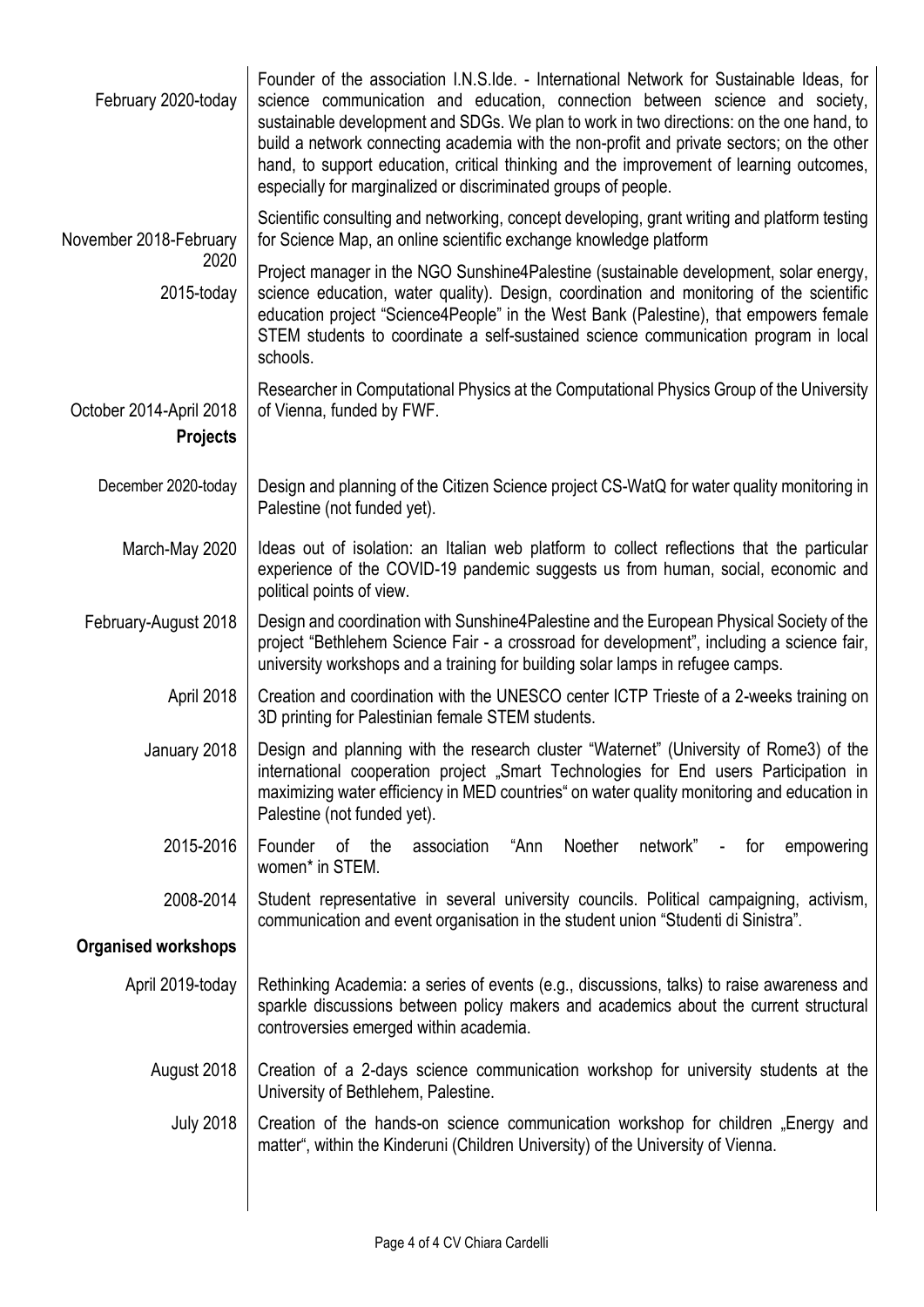| April 2018          | Creation of the hands-on science education exposition "What is in my water?" on water<br>quality and water treatment for the Lange Nacht der Forschung (long night of reasearch) of<br>Vienna.                                |
|---------------------|-------------------------------------------------------------------------------------------------------------------------------------------------------------------------------------------------------------------------------|
| April 2018          | Co-creation of a 2-days hands-on workshop for children on natural inspired materials<br>"Nature matters", at the Edinburgh International Science Festival.                                                                    |
| January-March 2018  | Organisation of the workshop "Der Tanz der Partikel" (The dance of particles) for young<br>scholars with migration background at UniClub (University of Vienna) and for young women<br>for "Frauen in der Technik (FIT)".     |
| March 2017          | Co-organiser of the symposium on science philosophy and society "Shut up and<br>Contemplate" -, recognised by the City of Vienna among the "distinguished successful<br>events 2017 in Vienna".                               |
| <b>July 2015</b>    | Promoter and organiser of the 3 days workshop "Python workshop for women*" a<br>programming workshop to empower women in science with programming skills                                                                      |
| 2010-2014           | Promoter and organiser of 7 political and scientific dissemination workshops and<br>conferences at the University of Florence such as "Bio-Impact: an Analysis on the Difficult<br>Relation between Human and Nature" (2013). |
| <b>Prizes</b>       | 2 <sup>rd</sup> place for best scientific animation storyboard for "Communicating science to non-experts<br>in animations" (Alop, Vienna Doctoral School, July 2018).                                                         |
|                     | $3rd$ place for best science communication picture in the competition "My research in one<br>picture" (WTZO, University of Vienna, July 2018), published in <b>Falter's Eureka</b>                                            |
|                     | Top rated by public and community voting in the FQXi Essay Contest 2018 with<br>"Demolishing prejudices to get to the foundations" (Flavio del Santo, Chiara Cardelli).                                                       |
| <b>Publications</b> | Winner of 2016 Young Investigator Training Program prize (European Colloids and Interface<br>Society ECIS).                                                                                                                   |
|                     | General Methodology to Identify the Minimum Alphabet Size for Heteropolymer Design,<br>Advanced Theory and Simulations (2019)                                                                                                 |
|                     | Heteropolymer Design and Folding of Arbitrary Topologies Reveals an Unexpected Role of<br>Alphabet Size on the Knot Population, Macromolecules (2018)                                                                         |
|                     | The role of directional interactions in the designability of generalized heteropolymers,<br>Scientific Reports (2017)                                                                                                         |
|                     | Lipid tempering simulation of model biological membranes on parallel platforms, <i>Biochimica</i><br>et Biophysica Acta – Biomembranes (2018)                                                                                 |
|                     | Identification of Protein Functional Regions, ChemPhysChem (2020)                                                                                                                                                             |
|                     | Demolishing Prejudices to Get to the Foundations: A Criterion of Demarcation for<br>Fundamentality, Foundations of Science (2020)                                                                                             |
|                     | Protein design under competing conditions for the availability of amino acids, Scientific<br>Reports (2020)                                                                                                                   |
|                     | Design of Protein-Protein Binding Sites Suggests a Rationale for Naturally Occurring<br>Contact Areas, Journal of Chemical Theory and Computation (2018)                                                                      |